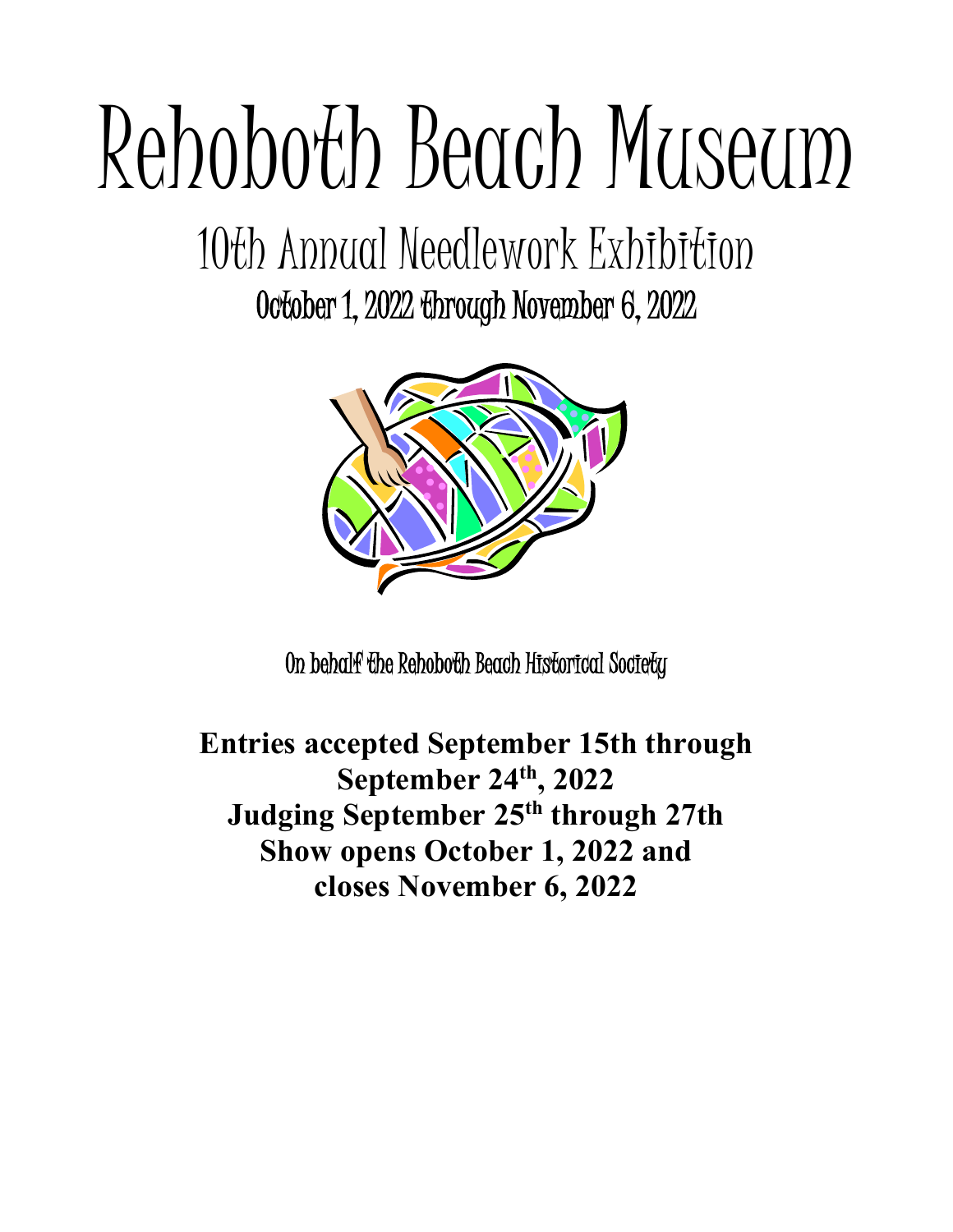## **Exhibition details**

#### **EXHIBIT DATES:** October 1st through November 6th, 2022

#### **LOCATION:**

- 511 Rehoboth Avenue, Rehoboth Beach, DE 19971
- At the entrance to the City of Rehoboth Beach, near the lighthouse traffic circle and the Chamber of Commerce Visitors Center.

#### **EXHIBITION HOURS:**

- Monday through Friday: 9-3
- Saturday and Sunday, 9-1

**DAILY ADMISSION FEES:** Admission is by donation.

#### **ELIGIBILITY:**

Each entry must be the work of a living person and appropriately finished. We reserve the right to display items in the manner we deem most appropriate and to refuse items deemed inappropriate for display. Entries requiring hanging must be wired. No saw tooth hanging devices will be accepted. Entries must be labeled with the stitcher's name and phone number.

#### **DIVISIONS:**

- **Adult:** For stitchers 18 years old or older.
- **Junior:** For stitchers 17 years of age or younger at the time the work was completed.
- **Professionals: Please do not enter for judging if you are a professional.** However, professionals may exhibit their works in accordance with the regulations below.

#### **CATEGORIES:**

- *Original***:** A unique design and composition, which is entirely the product of the stitcher's own mind and hands. This includes interpretations of nature and art through stitching.
- *Commercial:*Works using any element of a designer's pattern for needlework. Includes: charted or painted canvas, printed graphs, kits, class projects, and minor alterations thereto.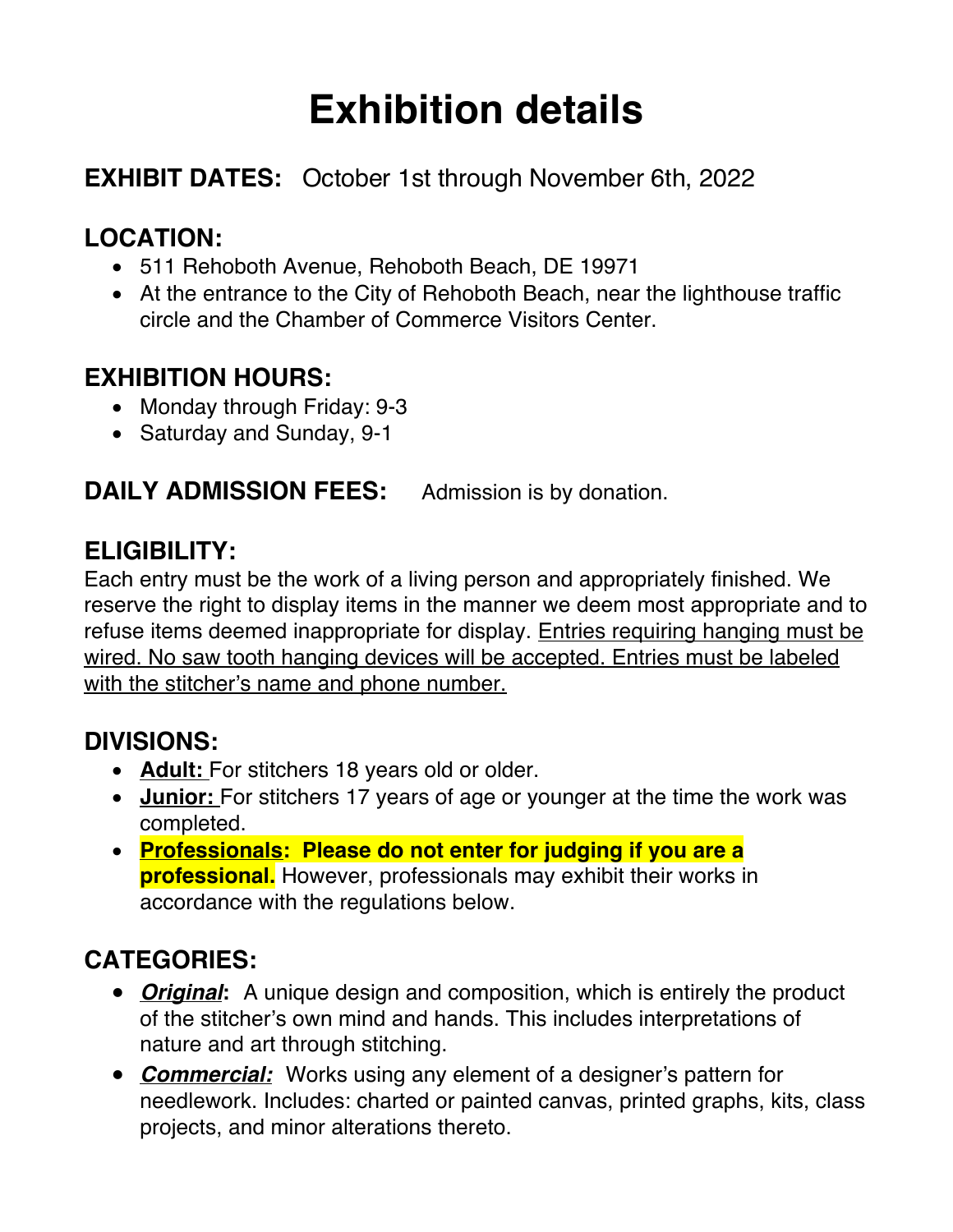#### **TECHNIQUES:**

- Beadwork
- Canvaswork/Needlepoint: Traditional, multi-stitch (4+) or painted canvas
- Counted Thread: Including Blackwork, Cross Stitch (even weave), Drawn thread, Hardanger
- Sampler: Traditional or Multi-stitch  $(4+)$
- Embroidery: Including but not limited to Crewel, Goldwork, Silk Ribbon, Stumpwork, Surface, White Work.
- Heirloom Sewing: Smocking, Fine hand sewing, Needle Lace, Quilting (*NO QUILTS LARGER THAN 36 x 36*. *Quilts must come with hanging supplies.*) Please note, only those quilts awarded prizes will be displayed in full due to space constraints).
- Lace: Bobbin Lace, Battenburg, Filet Guipure, etc.
- Miniature: 32-count or higher, over one thread
- Mixed Media

#### **JUDGING:**

A nationally certified judge will award ribbons. Major award winners will be announced just prior to the opening reception. Entrants should fill out forms carefully to ensure that each piece is properly classified. The Historical Society reserves the right to re-classify entries.

#### **AWARDS:**

- Best in Show across all techniques
- First Place, Second Place, Third Place for each technique
- Honorable Mention the judge reserves the right to choose the number of honorable mention winners
- People's Choice  $-$  by popular vote

#### **All entries must remain at the Rehoboth Beach Museum for the duration of the exhibition.**

#### **MAXIMUM NUMBER OF ENTRIES:**

• Five. Entries must not have been in previous RBHS exhibits, but may have been in other shows.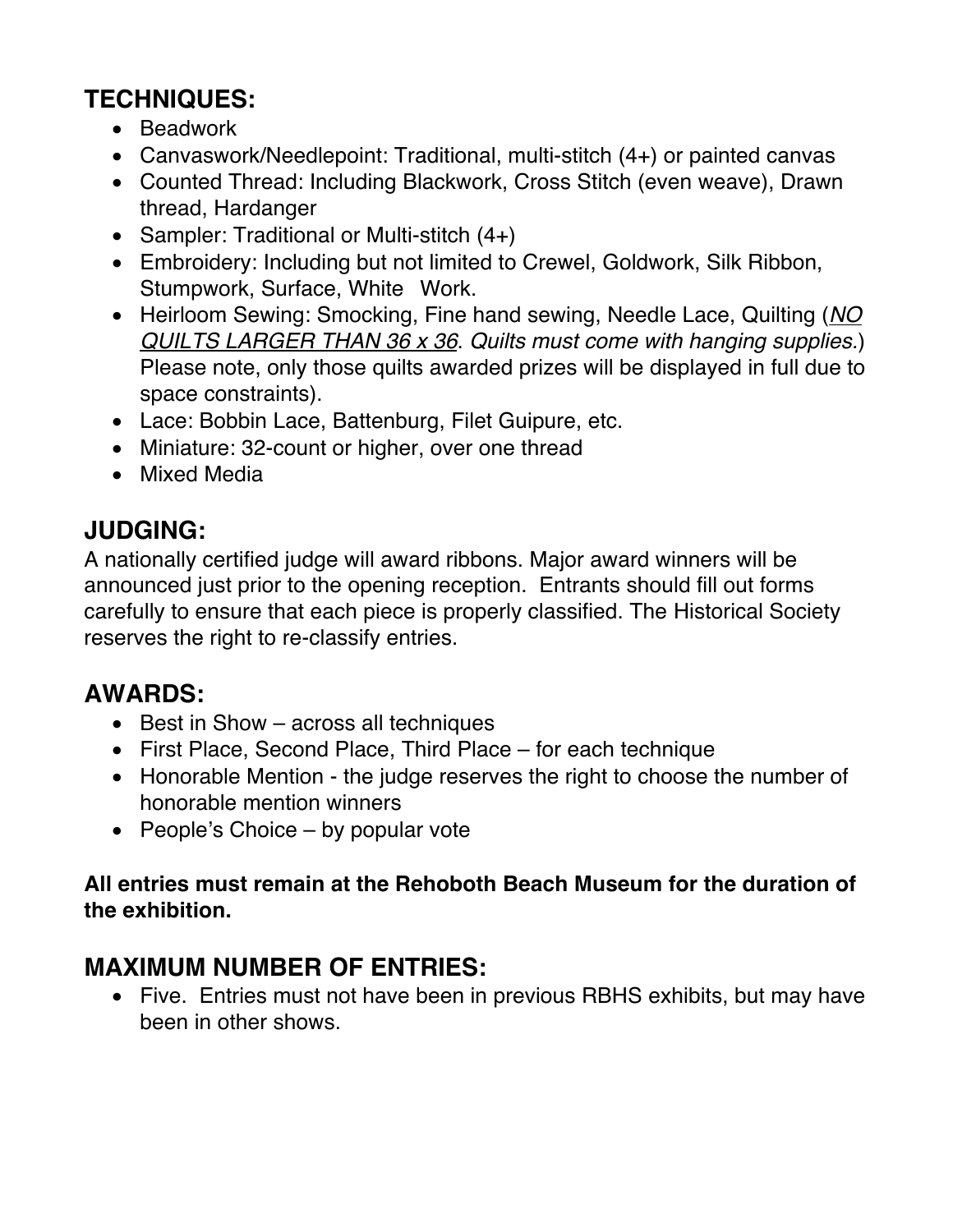#### **ENTRY FEES:**

- Members of RBHS: \$5 per entry, \$5 per additional entry
- Non-members: \$10 per adult entry, \$5 per additional entry
- Juniors: \$5 junior entry, \$1 each additional entry.

**Sets containing several items will be charged \$1 for each additional item.** 

**Make checks payable to Rehoboth Beach Historical Society (RBHS), 511 Rehoboth Avenue, Rehoboth Beach, DE 19971**

#### **Society Memberships are available:**

- Individual: \$25
- Household: \$35
- Supporting: \$50
- Anna Hazzard: \$100

Membership is tax-deductable. Please send a separate check for membership.

#### **ENTRIES BY MAIL:**

• *PLEASE NOTE:* Entries will be accepted by mail but will not be returned by mail. All entries must be picked up at the museum. Entries MUST BE RECEIVED BY September 24, 2022. Entries by mail must be shipped in a sturdy container and must contain a completed entry form. Mailing address: Rehoboth Beach Museum, 511 Rehoboth Avenue, Rehoboth Beach, DE 19971. Please call (302) 227-7310 for information.

#### **HAND DELIVERED ENTRIES:**

- *PLEASE NOTE:* THE LOT IS NOW METERED STARTING AT 10:00 a.m. through September 15<sup>th</sup>. If you are dropping off on September 15<sup>th</sup>, simply come into the museum obtain a parking pass.
- Exhibitors are urged to pre-register by sending completed forms and fees in the mail to The Rehoboth Beach Museum by September 17, 2022. Please make checks payable to the Rehoboth Beach Historical Society. Walk-in entries are accepted September 15th through September 24th between the hours of 9 a.m. and 2 p.m. on weekdays, and 9 a.m. to 12 p.m. on Saturdays and Sundays. No entries will be accepted after September 24, 2021. Entries must be picked up within one full weekend after the show closes.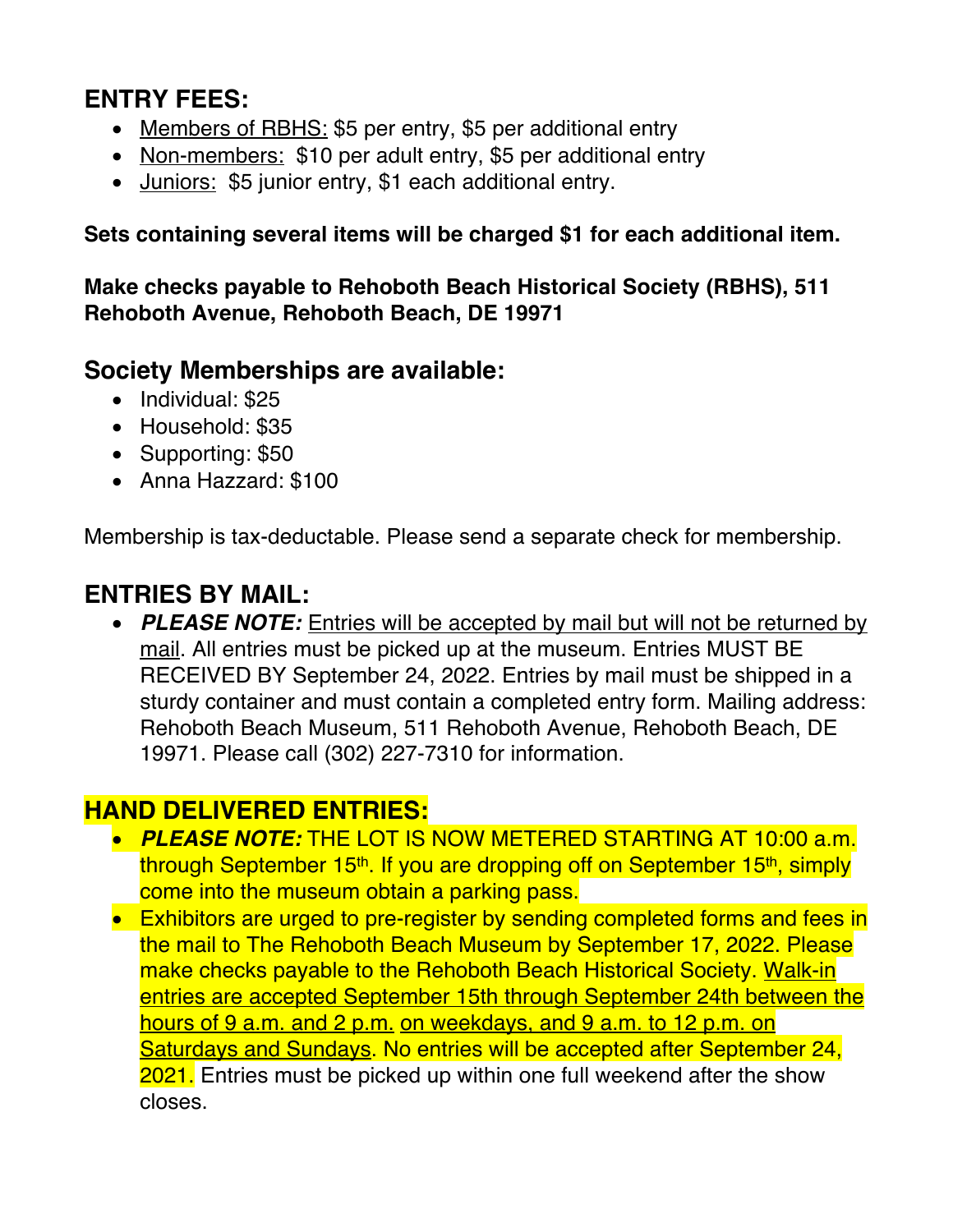#### **TERMS AND CONDITIONS:**

- 1. Insurance coverage is the responsibility of the owner/depositor.
- 2. The depositor warrants that he or she holds full and clear title to the object(s) identified on the face of the entry form or is the agent of the owner authorized to deposit the objects(s) with the Rehoboth Beach Historical Society.
- 3. All objects may be examined, photographed, measured, or otherwise reproduced for educational or promotional purposes.
- 4. The object(s) will be returned only to the depositor unless RBHS is notified in writing to the contrary.
- 5. If objects are not picked up by the last pick-up date, a \$5 per day storage fee will be charged. After 30 days, the object will be deemed an unrestricted gift to the museum.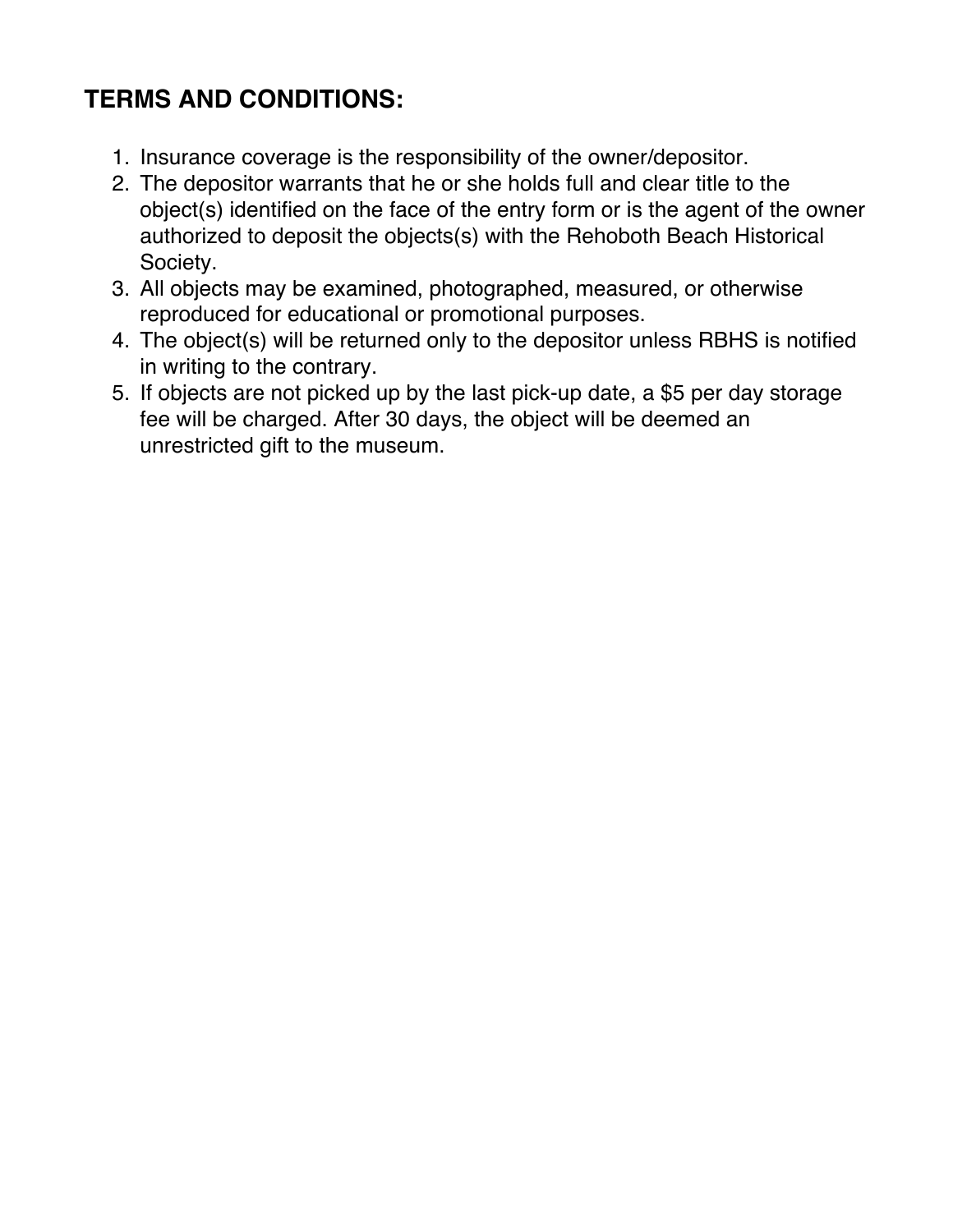### **ENTRY FORM – Maximum 5 entries**

**Please reproduce this form or print from www.rehobothbeachmuseum.org (please attach a photo of your work if possible and an artist's statement)**

| Exhibited by Exhibited by Exhibited by Annual Section 2014 19:00:00 10:00:00 10:00:00:00:00:00:00:00:00:00:00 |                                                                                                                      |  |
|---------------------------------------------------------------------------------------------------------------|----------------------------------------------------------------------------------------------------------------------|--|
|                                                                                                               |                                                                                                                      |  |
|                                                                                                               |                                                                                                                      |  |
|                                                                                                               |                                                                                                                      |  |
|                                                                                                               | ___________________Junior                                                                                            |  |
| Category: _____Original ________Commercial                                                                    |                                                                                                                      |  |
| • Sampler • Counted Thread/Cross Stitch<br>• Embroidery • Miniature                                           | • Beadwork • Canvaswork/Needlepoint<br>• Lace<br>• Mixed Media Heirloom Sewing/Quilt (no quilts larger than 36"x36") |  |
| Measurement: Length____ Width____                                                                             |                                                                                                                      |  |
|                                                                                                               |                                                                                                                      |  |
| Thread Count: ________ Pattern Source/Class                                                                   |                                                                                                                      |  |
| the exhibition, and terms and conditions listed on the enclosures.                                            | In submission of this entry, I hereby agree to abide by the stated rules of                                          |  |
| Signature:                                                                                                    |                                                                                                                      |  |
|                                                                                                               | Entries accepted at the museum 511 Rehoboth Avenue · (302) 227-7310                                                  |  |
| # of entries ___ x Entry Fee = $\sim$                                                                         | (Office Use Only: Cash $\frac{1}{2}$ Check #                                                                         |  |